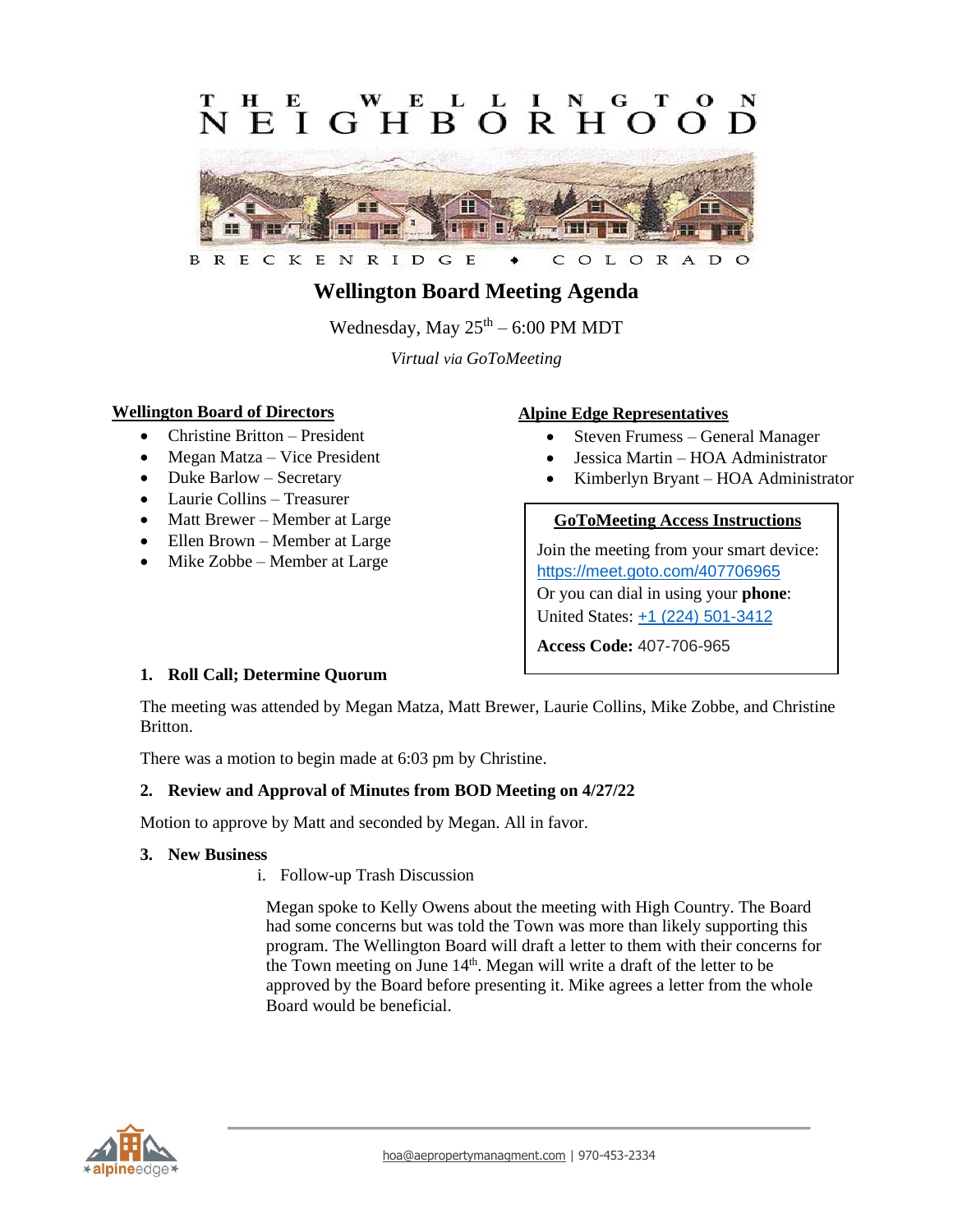ii. Design Guidelines Update

The DRC and Tyler Moore are scheduled to attend the June BOD meeting to discuss the updates to the Design Guidelines. The Board was informed of Tyler's offer to have a flat rate depending on the scope of work. The Board would like to discuss with him while paying his hourly rate to determine the size of work and what his speed would be.

- iii. Parking Permit Program
	- 1. Parking Passes

Megan presented the Parking plan that Megan and Christine put together. Kimberlyn has researched parking passes and presented her research. The Board agreed on a design for the key and the price, changing the color of passes annually. There was a discussion on whether AE could give tickets. Steven said it would have to go through the police department; however, AE can issue fines based on the new parking policy.

The Board would like an application created and posted as a link on the website. Christine listed the information that should be on the application. Megan added that the passes should be \$50 per month or \$500 for the year. Replacements of passes would be \$50. The Board requested that the capacity of the program is 40 passes.

Alpine Edge will make the necessary changes to the WNA Rules and Regulations and send it out with the announcement in early June. The deadline for the applications will be in August.

Laurie motioned to approve the parking plan created by Megan and Christine with the pending changes, which Christine seconded. All were in favor.

iv. WNA Block Party

The Board would like to have the block party this year around the time of the garage sale. The Board would like to have the Breckenridge Airstage for the event. The Board suggested Sunday, July  $10<sup>th</sup>$  for the Block Party. The  $8<sup>th</sup>$  will be a backup date for the party if the Airstage is unavailable on the  $10<sup>th</sup>$ .

The Bike Rodeo should happen early in the season, and a map of the area should be sent out to the owners. Alpine Edge will get in contact with RWB and aim to have the event in mid-June. Steven will reach out to Angela to help coordinate this event.

#### **4. General Board Comments** *Determine Next Meeting Date*

Alpine Edge will set up the Reserve Study to be conducted throughout the neighborhood this month.

Steven brought up the Irrigation and said that would be a significant expense. He thinks the next big project could be something to do with landscaping.

Matt asked about David O'Neal's empty lot. The Board would like to know what his plans are. Steven said he has no plans to put a structure there, just landscaping.

The next Board meeting will be on June  $29<sup>th</sup>$  at 6 pm.